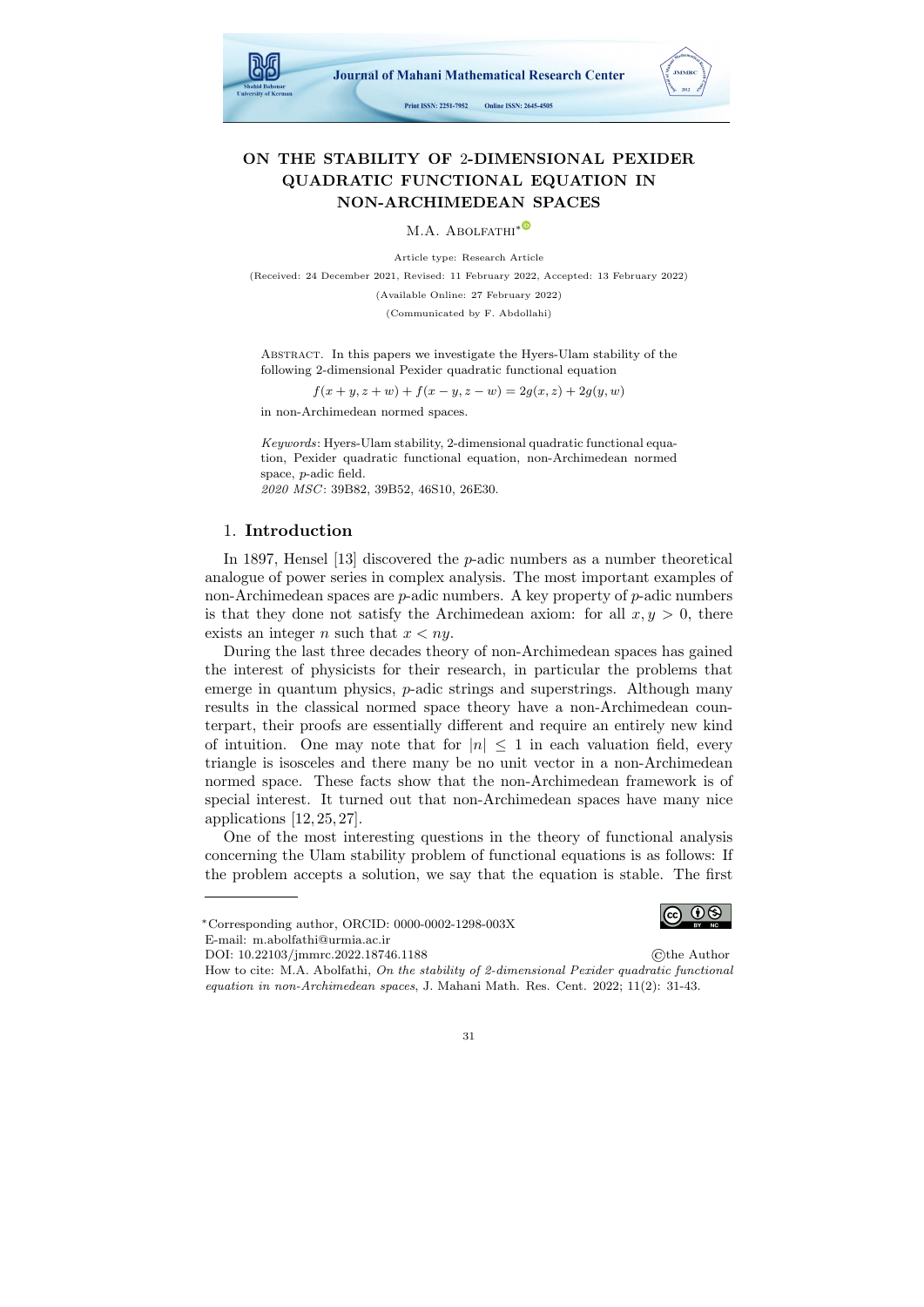problem concerning group homomorphisms was raised by Ulam [\[29\]](#page-11-4) in 1940. In the next year Hyers [\[14\]](#page-11-5) gave a first affirmative answer to the question of Ulam in context of Banach spaces. Later, Bourgin [\[5\]](#page-10-0) and Aoki [\[3\]](#page-10-1) treated this problem for approximate additive mappings by allowing the Cauchy difference to be unbounded, that is, controlled by the sum of two powered. In 1978, Rassias [\[22\]](#page-11-6) proved a generalization of the Hyers' theorem by proving the existence of unique linear mappings near approximate linear mappings (see also [\[10\]](#page-11-7)). Also, Trif [\[28\]](#page-11-8) studied the Cauchy-Rassias stability of the Jensen type functional equation. The result of Rassias has provided a lot of influence during the last three decades in the development of generalization of Hyers-Ulam stability concept. Furthermore, in 1994, Găvrutta [\[11\]](#page-11-9) provided a further generalization of Rassias' theorem in which he replaced the bound  $\varepsilon(\Vert x \Vert^p + \Vert y \Vert^p)$  by a general control function  $\varphi(x, y)$ . Usually the stability problem for functional equations is solved by direct method in which the exact solution of the functional equation is explicitly constructed as a limit of a (Hyers) sequence, starting from the given approximate solution of function  $f$  (see [\[4,](#page-10-2) [10,](#page-11-10) [17,](#page-11-11) [19,](#page-11-12) [24,](#page-11-13) [26\]](#page-11-14)).

Functional equations find a lot of application in information theory, information science, measure of information, coding theory, computer graphics, spatial filtering in image processing, behavioral and social sciences, astronomy, number theory, fuzzy system models, economics, stochastic processes, mechanics, cryptography and physics.

Recently several stability results have been obtained for various equations and mappings with more general domains and ranges have been investigated by a number of authors and there are many interesting results concerning this problem (see [\[1,](#page-10-3) [2,](#page-10-4) [6,](#page-11-15) [7,](#page-11-16) [9,](#page-11-17) [15,](#page-11-18) [16,](#page-11-19) [18,](#page-11-20) [21,](#page-11-21) [23,](#page-11-22) [30,](#page-12-0) [31\]](#page-12-1)).

Fix a prime number  $p$ . For any nonzero rational number  $x$ , there exists a unique integer  $n_x$  such that  $x = \frac{a}{b} p^{n_x}$ , where a and b are integers not divisible by p. Then  $|x|_p := p^{-n_x}$  defines a non-Archimedean norm on Q. The completion of  $\mathbb Q$  with respect to the metric  $d(x, y) = |x - y|_p$  is denoted by  $\mathbb Q_p$ , and it is called the p-adic number field. In fact,  $\mathbb{Q}_p$  is the set of all formal series  $x = \sum_{k\geq n}^{\infty} a_k p_k$ , where  $|a_k| \leq p-1$  are integers. The addition and multiplication between any two elements of  $\mathbb{Q}_p$  are defined naturally. The norm  $|\sum_{k\geq n}^{\infty} a^k p_k|_p = p^{-n_x}$  is a non-Archimedean norm on  $\mathbb{Q}_p$  and it makes  $\mathbb{Q}_p$  a locally compact field. Note that if  $p \geq 3$ , then  $|2^n|_p = 1$  for each integer n.

The following example shows that the same results for stability of functional equations in (Archimedean) normed spaces always can not be true in non-Archimedean normed spaces.

Let  $p \geq 3$  and  $f: \mathbb{Q}_p \to \mathbb{Q}_p$  be defined by  $f(x) = 2$ . Then for  $\varepsilon = 1$ ,

$$
|f(x+y) - f(x) - f(y)| = 1 \le \varepsilon
$$

for all  $x, y \in \mathbb{Q}_p$ . By using the fact  $|2| = 1$ , we have

$$
|\frac{f(2^nx)}{2^n}-\frac{f(2^{n+1}x)}{2^{n+1}}|=|\frac{2}{2^n}-\frac{2}{2^{(n+1)}}|=|2^{-n}|=1,
$$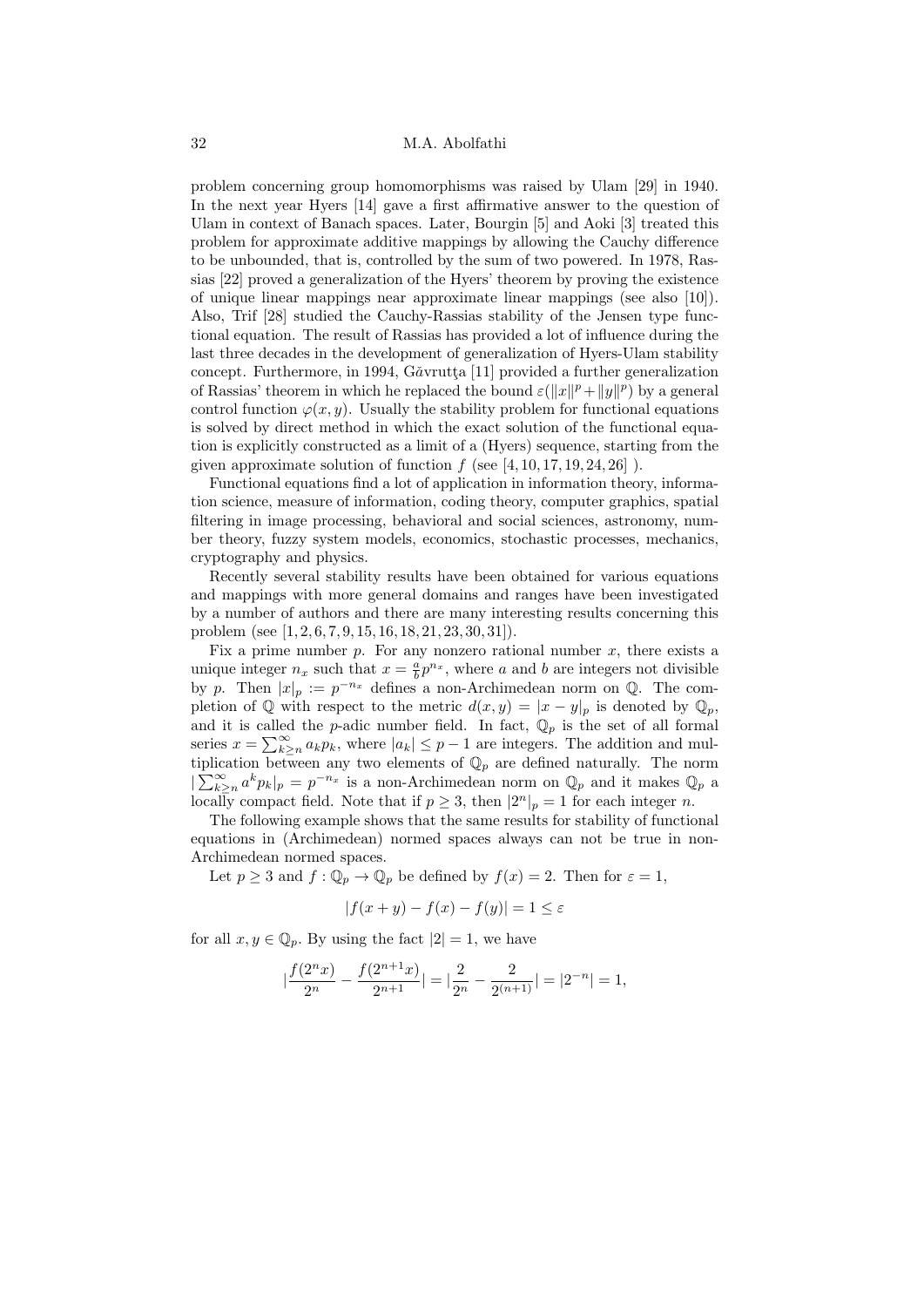and

$$
|2^n f(\frac{x}{2^n}) - 2^{n+1} f(\frac{x}{2^{n+1}})| = |2^n(2) - 2^{(n+1)}(2)| = |2^{(n+1)}| = 1,
$$

for all  $x, y \in \mathbb{Q}_p$  and  $n \in \mathbb{N}$ . Therefore the sequences  $\{\frac{f(2^n x)}{2^n}\}_{n=1}^{\infty}$  and  ${2^n f(\frac{x}{2^n})}_{n=1}^{\infty}$  are not Cauchy. In fact these sequences are not convergent in  $\mathbb{Q}_p$ .

A valuation is a function |. from a field K into  $[0, \infty)$  such that 0 is the unique element having the 0,  $|ab| = |a||b|$ , and the triangle inequality holds, that is, for all  $a, b \in \mathbb{K}$ , we have  $|a + b| \leq |a| + |b|$ . A field K is called a valued field if  $K$  carries a valuation. The usual absolute values of  $R$  and  $C$  are examples of valuations. Let us consider a valuation which satisfies a stronger condition than the triangle inequality.

Note that  $|1| = |-1| = 1$  and  $|n| \le 1$  for each integer n. A trivial example of a non-Archimedean valuation is the functional |.| taking everything except for 0 into 1 and  $|0| = 0$ . We always assume, in addition, that |. is non-trivial, i.e., there exists an  $a_0 \in \mathbb{K}$  such that  $|a_0| \notin \{0, 1\}.$ 

**Definition 1.1.** Let X be a linear space over a scaler field  $K$  with a non-Archimedean nontrivial valuation  $\vert \cdot \vert$ . A  $\vert \vert \cdot \vert \cdot \vert X \to \mathbb{R}$  is a non-Archimedean norm (valuation) if it satisfies the following conditions:

(N1)  $||x|| = 0$  if and only if  $x = 0$ ,

 $(N2)$   $||rx|| = |r| ||x||$ ,

(N3)  $||x+y|| \leq max{||x||, ||y||}$  (the strict triangle inequality (ultrametric)) for all  $x, y \in X$ .

Then  $(X, \|\ldotp\|)$  is called a non-Archimedean space. It follows from (N3) that

 $||x_n - x_m|| \le \max{||x_{i+1} - x_i|| : m \le i \le n-1}$  (n > m).

**Definition 1.2.** Let  $\{x_n\}$  be a sequence in a non-Archimedean normed space X.

- (1) The sequence  $\{x_n\}$  is called a Cauchy sequence if for any  $\varepsilon > 0$ , there is a positive integer N such that  $||x_n - x_m|| < \varepsilon$  for all  $n, m \ge N$ .
- (2) The sequence  $\{x_n\}$  is said to be convergent if for any  $\varepsilon > 0$ , there is a positive integer N such that  $||x_n - x|| < \varepsilon$  for all  $n \geq N$ . Then the point  $x \in X$  is called the limit of the sequence  $\{x_n\}$ , which is denote by  $\lim_{n\to\infty}x_n=x$ .
- (3) If every Cauchy sequence in  $X$  converges, then the non-Archimedean normed space X is called a non-Archimedean Banach space.

The functional equation  $f(x+y)+f(x-y) = 2f(x)+2f(y)$  is called quadratic functional equation. Obviously, the mapping  $f$  between two real vector spaces  $X$  and Y is a solution of this equation, if and only if there exists a unique symmetric bi-additive mapping  $B_1 : X \times X \to Y$  such that  $f(x) = B_1(x, x)$  for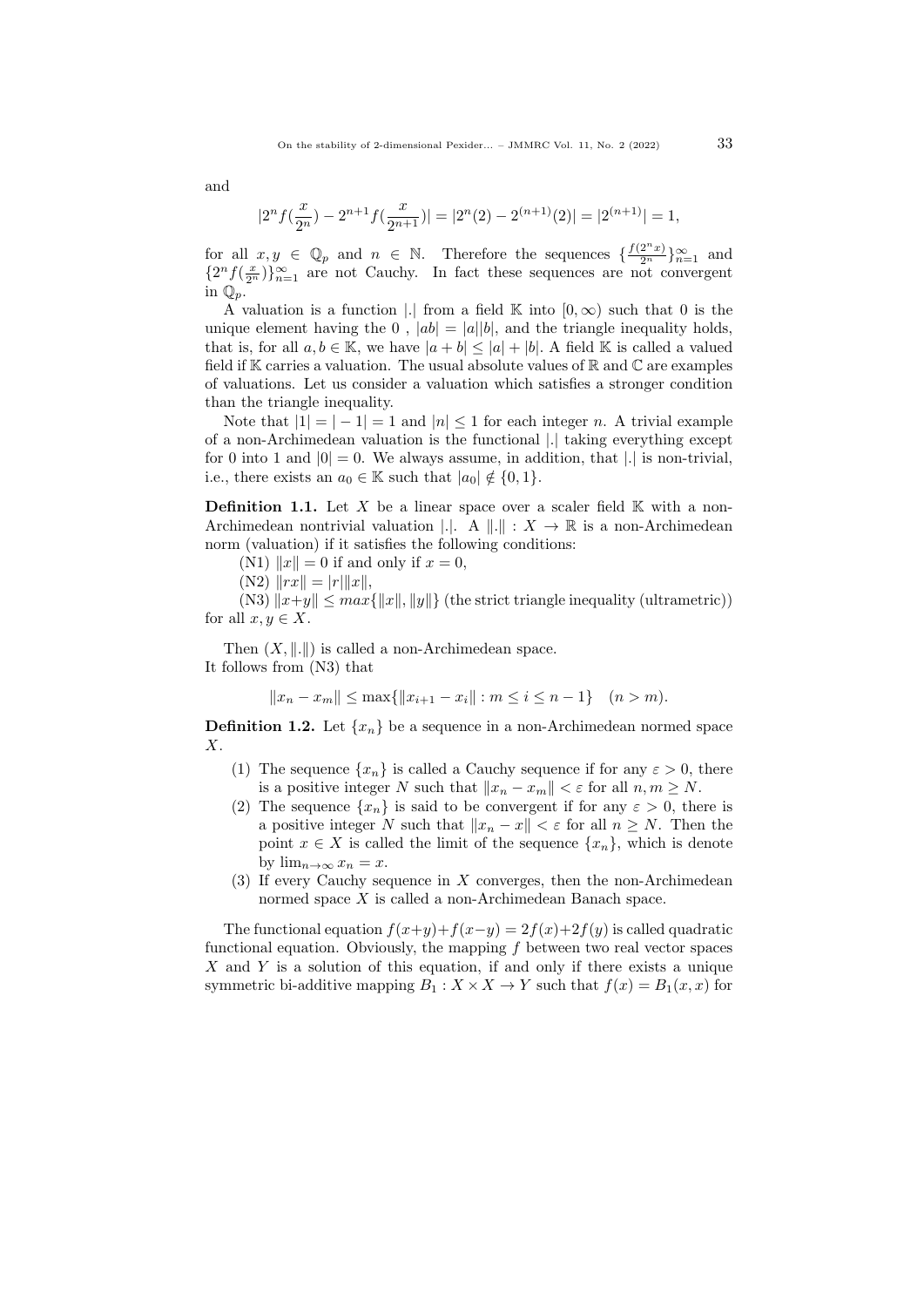all  $x \in X$ . The bi-additive mapping  $B_1$  is given by

$$
B_1(x, y) = \frac{1}{4}(f(x+y) - f(x-y)).
$$

The function  $f(x) = cx^2$  satisfies the functional equation, which is called a quadratic functional equation. The Hyers- Ulam stability problem for the quadratic functional equation was solved by Skof [?] and, independently, by Cholewa [\[8\]](#page-11-23). The stability for the bi-quadratic functional equation

$$
f(x + y, z + w) + f(x + y, z - w) + f(x - y, z + w) + f(x - y, z - w)
$$
  
= 4[f(x, z) + f(x, w) + f(y, z) + f(y, w)]

was proved by Bae and Park [\[20\]](#page-11-24) for  $f : X \times X \longrightarrow Y$ , where X is a real normed space and Y is a Banach space.

<span id="page-3-1"></span>Consider the 2-dimensional quadratic functional equation

(1) 
$$
f(x+y, z+w) + f(x-y, z-w) = 2f(x, z) + 2f(y, w)
$$

which has quadratic form

$$
f(x,y) = ax^2 + bxy + cy^2
$$

as solutions.

In this paper, we prove the generalized Hyers-Ulam stability for the 2 dimensional vector variable Pexider quadratic functional equation

$$
f(x + y, z + w) + f(x - y, z - w) = 2g(x, z) + 2g(y, w)
$$

in non-Archimedean spaces.

#### 2. Main results

We assume that  $X$  is an additive semigroup and  $Y$  is a complete non-Archimedean spaces. Also, let  $|4| < 1$  and we assume that  $4 \neq 0$  in K (i.e., the characteristic of  $K$  is not 4).

**Lemma 2.1.** Let  $\varphi: X \times X \times X \times X \to [0, \infty)$  and  $f, g: X \times X \to Y$  are mappings satisfying  $f(0, 0) = g(0, 0) = 0$  such that

<span id="page-3-0"></span>(2) 
$$
||f(x + y, z + w) + f(x - y, z - w) - 2g(x, z) - 2g(y, w)|| \le \varphi(x, y, z, w)
$$
  
\nfor all  $x, y, z, w \in X$ , then  
\n $||f(x + y, z + w) + f(x - y, z - w) - 2f(x, z) - 2f(y, w)||$   
\n(3)  
\n $\le \max{\varphi(x, y, z, w), \varphi(x, 0, z, 0), \varphi(y, 0, w, 0)}$   
\nand  
\n(4)

$$
||g(x + y, z + w) + g(x - y, z - w) - 2g(x, z) - 2g(y, w)||
$$
  
\$\leq\$ max{ $\varphi(x, y, z, w), \frac{\varphi(x + y, 0, z + w, 0)}{|2|}, \frac{\varphi(x - y, 0, z - w, 0)}{|2|}$}$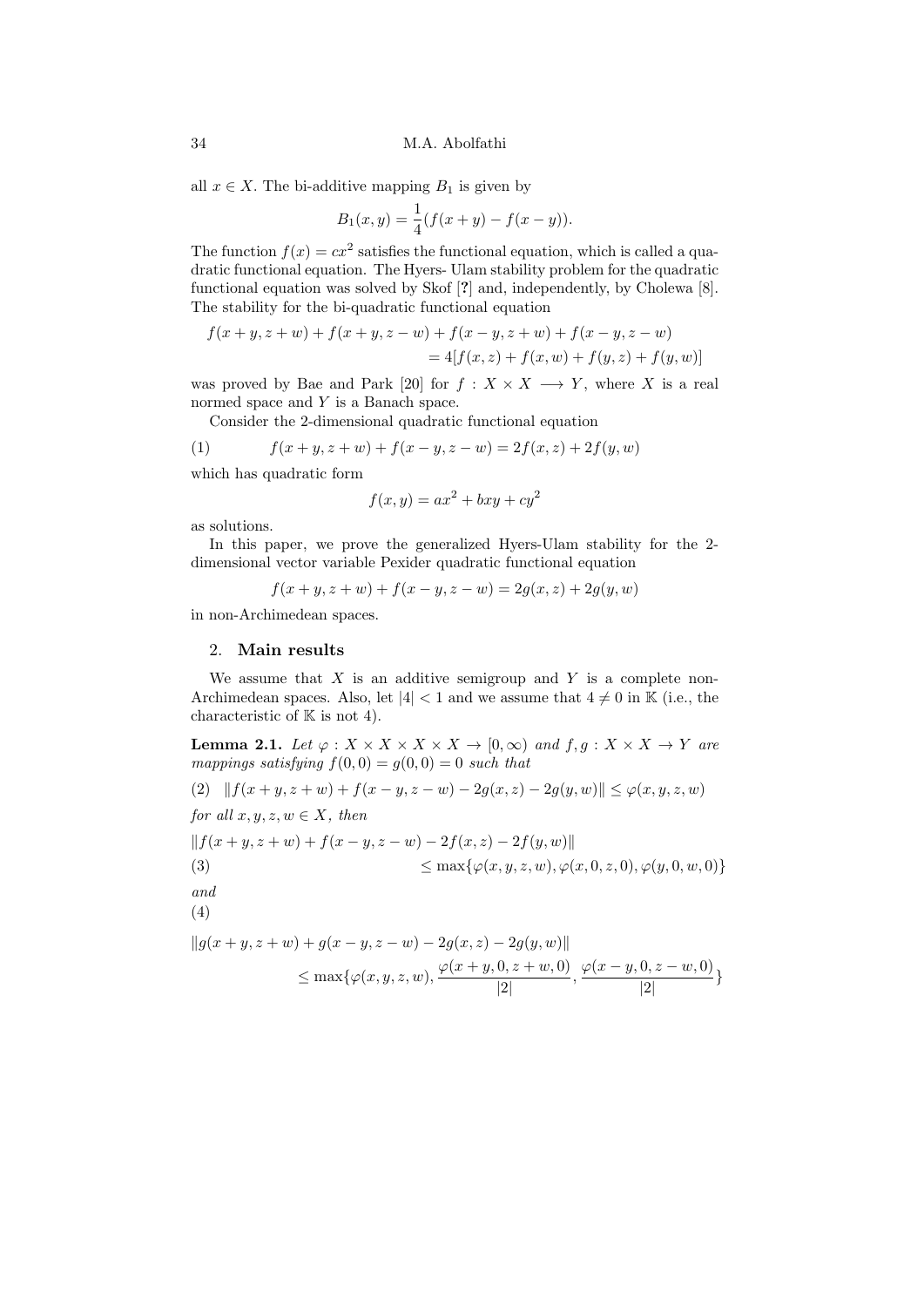for all  $x, y, z, w \in X$ 

**Theorem 2.2.** Let  $\varphi: X \times X \times X \times X \to [0, \infty)$  be a function such that

<span id="page-4-4"></span>(5) 
$$
\lim_{n \to \infty} \frac{\varphi(2^n x, 2^n y, 2^n z, 2^n w)}{|4|^n} = 0
$$

for all  $x, y, z, w \in X$  and let for each  $x, z \in X$  the limit (6) j

<span id="page-4-5"></span>
$$
\tilde{\varphi}(x, z) := \lim_{n \to \infty} \max \{ \max \{ \frac{|2|\varphi(2^{j}x, 0, 2^{j}z, 0)}{|4|^{j}}, \frac{\varphi(2^{j}x, 2^{j}x, 2^{j}z, 2^{j}z)}{|4|^{j}} \} : 0 \leq j < n \}
$$

exist. Suppose that  $f, g: X \times X \rightarrow Y$  are mappings satisfying  $f(0, 0) = q(0, 0) = 0$  and

<span id="page-4-2"></span>(7) 
$$
|| f(x + y, z + w) + f(x - y, z - w) - 2g(x, z) - 2g(y, w)|| \le \varphi(x, y, z, w)
$$

for all  $x, y, z, w \in X$ . Then there exists a unique 2-dimensional quadratic mapping  $Q: X \times X \rightarrow Y$  such that

<span id="page-4-0"></span>(8) 
$$
\|\mathcal{Q}(x,z) - f(x,z)\| \leq \frac{1}{|4|}\tilde{\varphi}(x,z)
$$

and

<span id="page-4-1"></span>(9) 
$$
\|\mathcal{Q}(x,z) - g(x,z)\| \le \max\{\frac{1}{|4|}\tilde{\varphi}(x,z), \frac{1}{|2|}\varphi(x,0,z,0)\}
$$

for all  $x, z \in X$ . Moreover, if

(10) 
$$
\lim_{i \to \infty} \lim_{n \to \infty} \max \{ \max \{ \frac{|2|\varphi(2^{j}x, 0, 2^{j}z, 0)}{|4|^{j}}, \frac{\varphi(2^{j}x, 2^{j}x, 2^{j}z, 2^{j}z)}{|4|^{j}} \} : 0 \le i \le j < n + i \} = 0
$$

then  $Q$  is the unique 2-dimensional quadratic mapping satisfying  $(8)$  and  $(9)$ . *Proof.* Letting  $y = 0$  and  $w = 0$  in [\(7\)](#page-4-2), we get

<span id="page-4-6"></span>(11) 
$$
||f(x, z) - g(x, z)|| \le \frac{\varphi(x, 0, z, 0)}{|2|}
$$

Putting  $y = x$  and  $w = z$  in [\(7\)](#page-4-2) and dividing both sides by 4, we have

(12) 
$$
\|\frac{1}{4}f(2x,2z) - g(x,z)\| \le \frac{\varphi(x,x,z,z)}{|4|}
$$

and so

<span id="page-4-3"></span>(13) 
$$
\|\frac{1}{4}f(2x,2z) - f(x,z)\| \le \max\{\frac{|2|\varphi(x,0,z,0)}{|4|}, \frac{\varphi(x,x,z,z)}{|4|}\}
$$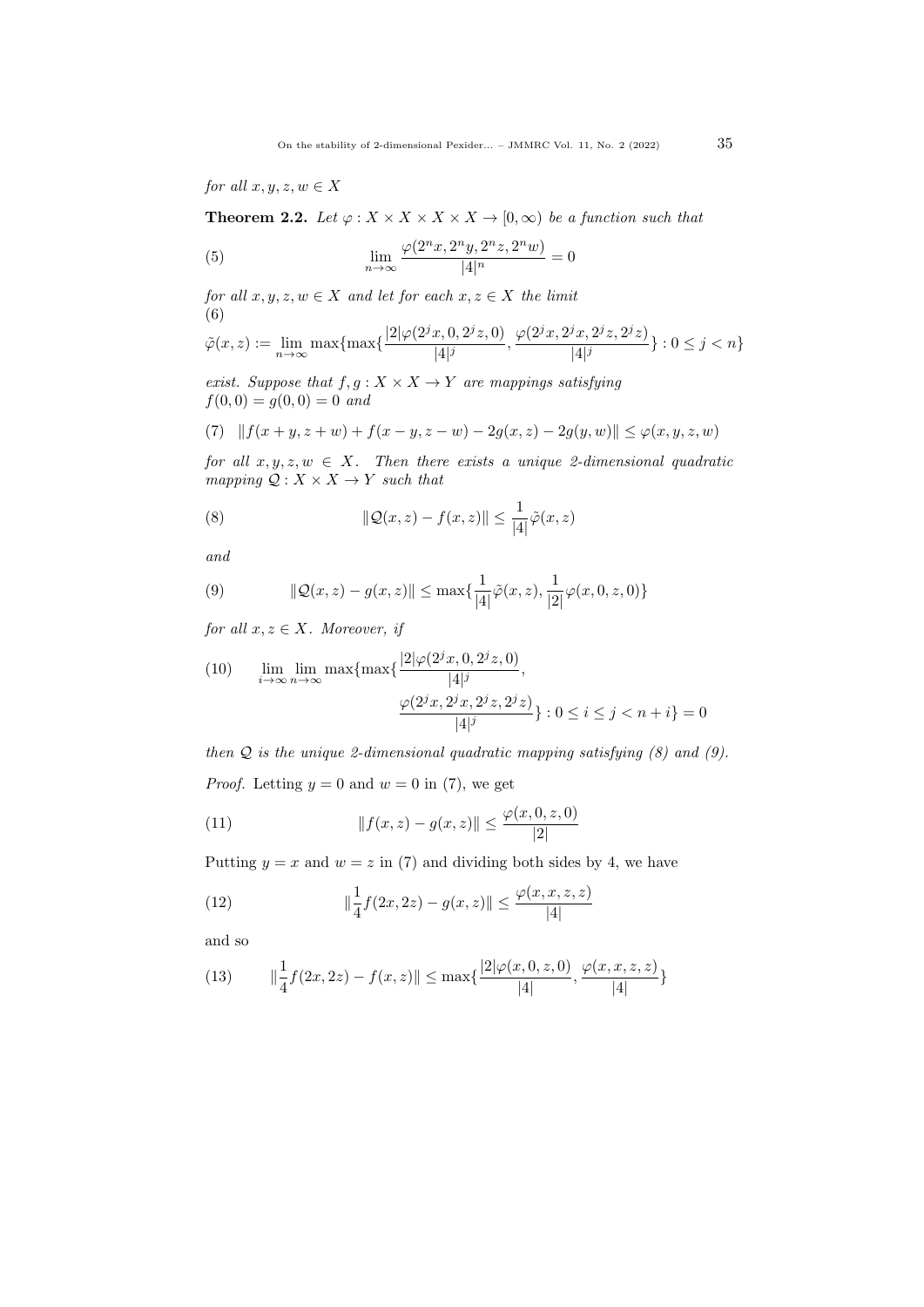for all  $x, z \in X$ . Replacing x and z by  $2^{n-1}x$  and  $2^{n-1}z$  in [\(13\)](#page-4-3) respectively and dividing both sides by  $4^{n-1}$ , we get

,

<span id="page-5-0"></span>(14) 
$$
\|\frac{1}{4^n} f(2^n x, 2^n z) - \frac{1}{4^{n-1}} f(2^{n-1} x, 2^{n-1} z)\|
$$

$$
\leq \frac{1}{|4|} \max\{\frac{|2|\varphi(2^{n-1} x, 0, 2^{n-1} z, 0)}{|4|^{n-1}} \frac{\varphi(2^{n-1} x, 2^{n-1} x, 2^{n-1} z, 2^{n-1} z)}{|4|^{n-1}}\}.
$$

Therefore by [\(5\)](#page-4-4) and [\(14\)](#page-5-0)  $\{\frac{1}{4^n}f(2^n x, 2^n z)\}\$ is a Cauchy sequence in Y. Since Y is complete, the sequence  $\{\frac{1}{4^n} f(2^n x, 2^n z)\}\$ is convergent for all  $x, z \in X$ . Set

$$
\mathcal{Q}(x,z) = \lim_{n \to \infty} \frac{1}{4^n} f(2^n x, 2^n z).
$$

By induction we have

<span id="page-5-1"></span>(15)  
\n
$$
\|\frac{1}{4^n} f(2^n x, 2^n z) - f(x, z)\|
$$
\n
$$
\leq \frac{1}{|4|} \max\{\max\{\frac{|2|\varphi(2^j x, 0, 2^j z, 0)}{|4|^j}, \frac{\varphi(2^j x, 2^j x, 2^j z, 2^j z)}{|4|^j}\} : 0 \leq j < n\}
$$

for all  $x, z \in X$ . For  $n = 1$  we get [\(13\)](#page-4-3), obviously. Now, if [\(15\)](#page-5-1) holds for every  $0 \leq j < n-1$ , we have

<span id="page-5-2"></span>
$$
(16)
$$

$$
\|\frac{1}{4^n}f(2^nx,2^nz)-f(x,z)\|
$$
\n
$$
\leq \max\{\|\frac{1}{4^n}f(2^nx,2^nz)-\frac{1}{4^{n-1}}f(2^{n-1}x,2^{n-1}z)\|,\|\frac{1}{4^{n-1}}f(2^{n-1}x,2^{n-1}z)-f(x,z)\|\}
$$
\n
$$
\leq \frac{1}{|4|}\max\{\max\{\frac{|2|\varphi(2^{n-1}x,0,2^{n-1}z,0)}{|4|^{n-1}},\frac{\varphi(2^{n-1}x,2^{n-1}x,2^{n-1}z,2^{n-1}z)}{|4|^{n-1}}\},\
$$
\n
$$
\frac{1}{|4|}\max\{\max\{\frac{|2|\varphi(2^jx,0,2^jz,0)}{|4|^j},\frac{\varphi(2^jx,2^jx,2^jz,2^jz)}{|4|^j}\}:0\leq j\n
$$
\leq \frac{1}{|4|}\max\{\max\{\frac{|2|\varphi(2^jx,0,2^jz,0)}{|4|^j},\frac{\varphi(2^jx,2^jx,2^jz,2^jz)}{|4|^j}\}:0\leq j
$$
$$

Therefore for all  $x, z \in X$  and all  $n \in \mathbb{N}$ , [\(16\)](#page-5-2) holds. By taking n approach to infinity in [\(16\)](#page-5-2) and using [\(6\)](#page-4-5) ,we have

$$
\|\mathcal{Q}(x,z) - f(x,z)\| \le \frac{1}{|4|}\tilde{\varphi}(x,z).
$$

On the other hand, by [\(11\)](#page-4-6), we obtain

$$
\|Q(x, z) - g(x, z)\| \le \max\{\|Q(x, z) - f(x, z)\|, \|f(x, z) - g(x, z)\|\}
$$
  

$$
\le \max\{\frac{1}{|4|}\tilde{\varphi}(x, z), \frac{1}{|2|}\varphi(x, 0, z, 0)\}.
$$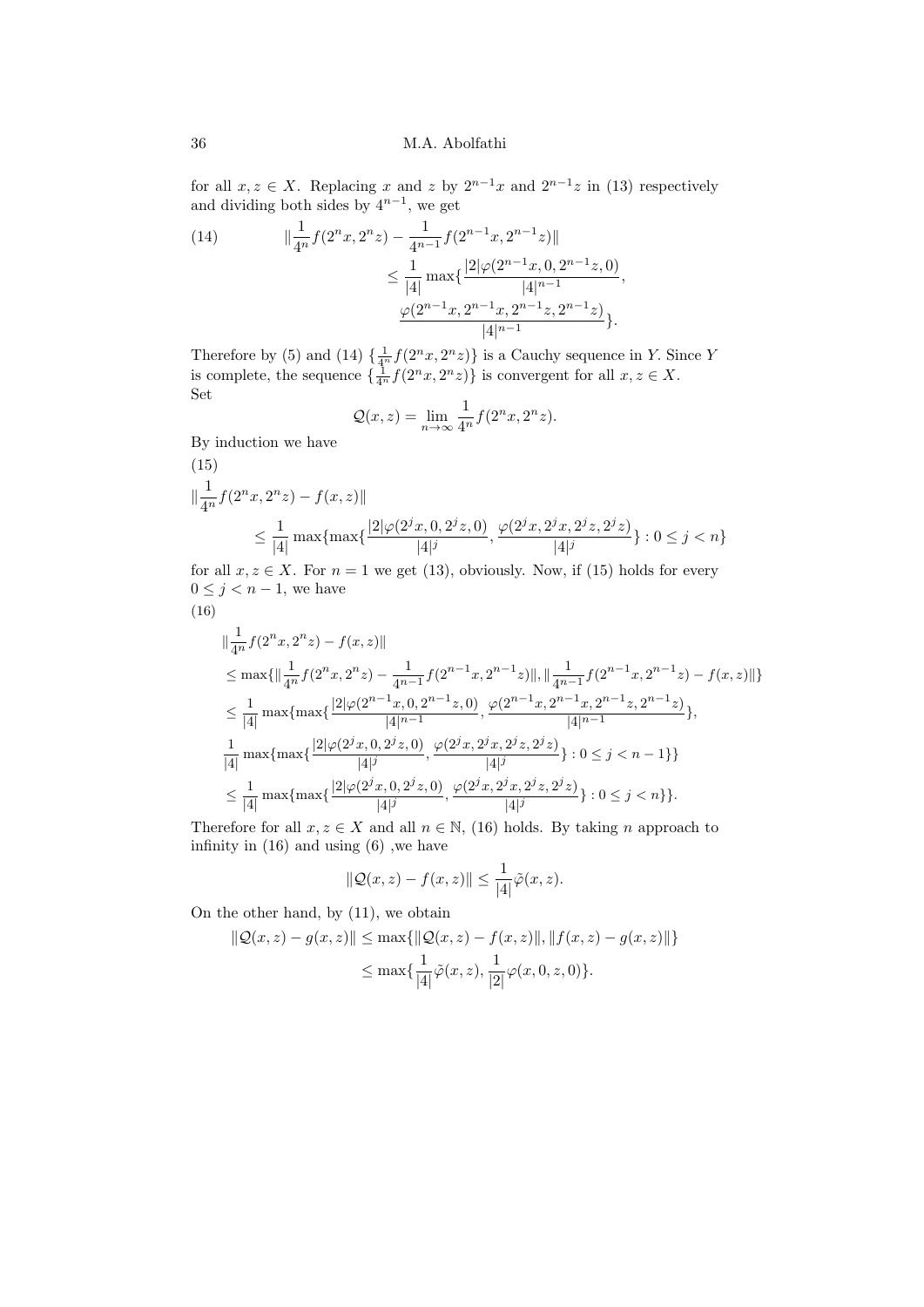On the stability of 2-dimensional Pexider... – JMMRC Vol. 11, No. 2 (2022)  $37$ 

By  $(3)$  and  $(5)$ , we have

$$
\begin{split} \|\mathcal{Q}(x+y,z+w) + \mathcal{Q}(x-y,z-w) - 2\mathcal{Q}(x,z) - 2\mathcal{Q}(y,z)\| \\ &= \lim_{n \to \infty} \|\frac{1}{4^n} f(2^n(x+y), 2^n(z+w)) + \frac{1}{4^n} f(2^n(x-y), 2^n(z-w)) \\ &- 2\frac{1}{4^n} f(2^n x, 2^n z) - 2\frac{1}{4^n} f(2^n y, 2^n w)\| \\ (17) \quad &\leq \max\{\frac{\varphi(2^n x, 2^n y, 2^n z, 2^n w)}{|4|^n}, \frac{\varphi(2^n x, 0, 2^n z, 0)}{|4|^n}, \frac{\varphi(2^n y, 0, 2^n w, 0)}{|4|^n}\} = 0. \end{split}
$$

Hence  $Q$  fulfills [\(1\)](#page-3-1). If  $Q'$  is another mapping satisfying [\(8\)](#page-4-0) and [\(9\)](#page-4-1), then for all  $x, z \in X$ , we have

$$
\begin{split} \|\mathcal{Q}(x,z) - \mathcal{Q}'(x,z)\| &= \lim_{i \to \infty} \|\frac{\mathcal{Q}(2^i x, 2^i z)}{4^i} - \frac{\mathcal{Q}'(2^i x, 2^i z)}{4^i}\| \\ &\leq \lim_{i \to \infty} \max\{\|\frac{\mathcal{Q}(2^i x, 2^i z)}{4^i} - \frac{f(2^i x, 2^i z)}{4^i}\|, \|\frac{f(2^i x, 2^i z)}{4^i} - \frac{\mathcal{Q}'(2^i x, 2^i z)}{4^i}\|\}\ \\ &\leq \lim_{i \to \infty} \lim_{n \to \infty} \frac{1}{|4|} \max\{\max\{\frac{|2|\varphi(2^j x, 0, 2^j z, 0)}{|4|^j}, \frac{\varphi(2^j x, 2^j x, 2^j z, 2^j z)}{|4|^j}\} : \\ &0 \leq i \leq j < n + i\} = 0. \end{split}
$$

Therefore

$$
\mathcal{Q}(x,z) = \mathcal{Q}'(x,z),
$$

for all  $x, z \in X$ . This completes the proof of the theorem.

Corollary 2.3. Let  $\zeta : [0, \infty) \longrightarrow [0, \infty)$  be a function satisfying

$$
\xi(|2|t) \le \xi(|2|)\xi(t), \qquad \xi(|2|) < |4|
$$

for all  $t \geq 0$ . Let  $\kappa > 0$ , X be a normed space and let  $f, g: X \times X \to Y$  are mappings with  $f(0, 0) = g(0, 0) = 0$ , such that

$$
|| f(x + y, z + w) + f(x - y, z - w) - 2g(x, z) - 2g(y, z)||
$$
  
\n
$$
\leq \kappa(\xi(||x||) + \xi(||y||) + \xi(||z||) + \xi(||w||))
$$

for all  $x, y, z, w \in X$ . Then there exists a unique 2-dimensional quadratic mapping  $Q: X \times X \longrightarrow Y$  such that

$$
\|\mathcal{Q}(x,z) - f(x,z)\| \le \frac{2\kappa(\xi(\|x\|) + \xi(\|z\|))}{|4|}
$$

and

$$
\|\mathcal{Q}(x,z) - g(x,z)\| \le \max\{\frac{2\kappa(\xi(\|x\| + \xi(\|z\|))}{|4|}, \frac{\kappa(\xi(\|x\| + \xi(\|z\|)))}{|2|}\}
$$

for all  $x, z \in X$ .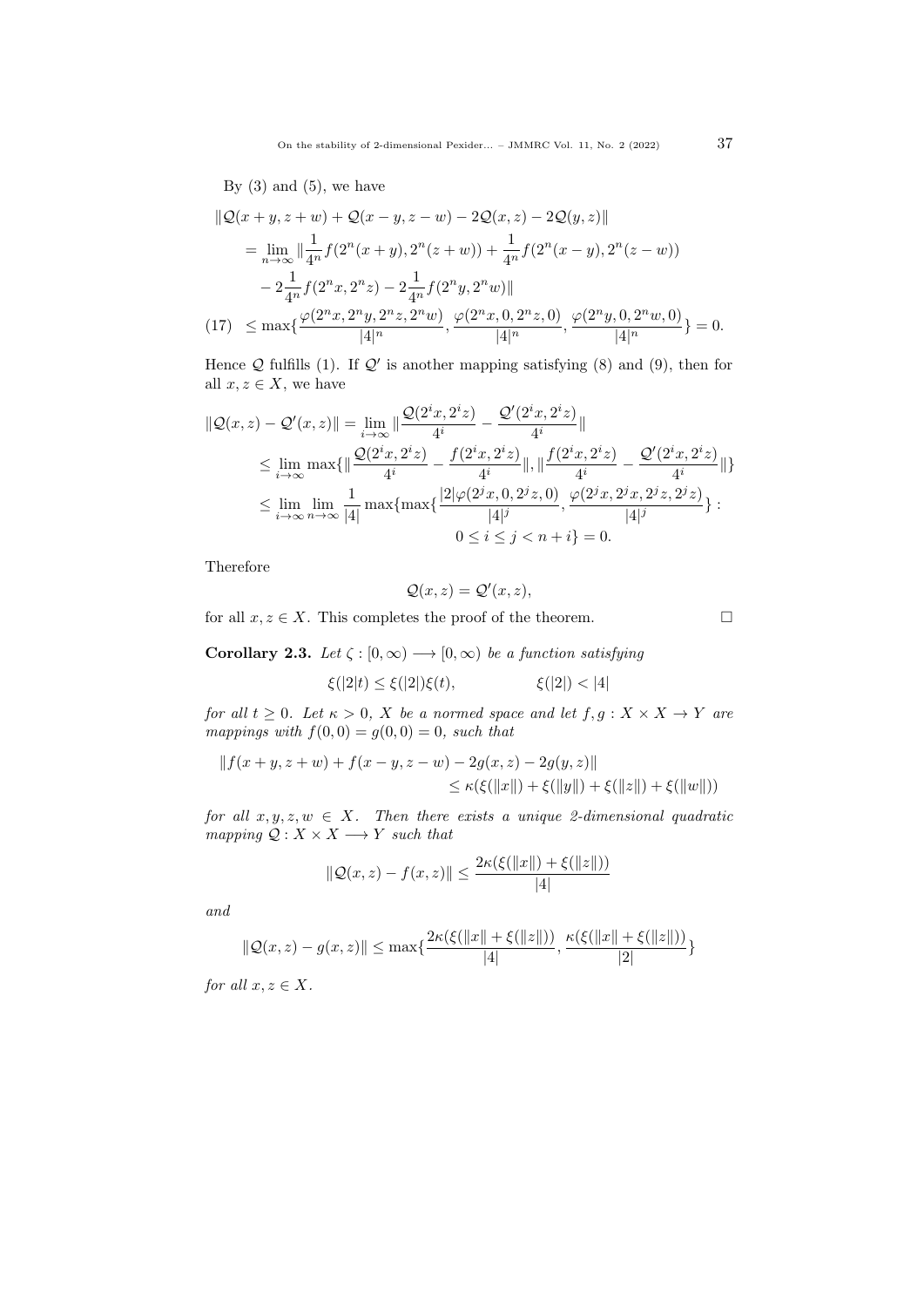*Proof.* We define  $\varphi: X \times X \times X \times X \to [0, \infty)$  by

$$
\varphi(x, y, z, w) = \kappa(\xi(||x||) + \xi(||y||) + \xi(||z||) + \xi(||w||))
$$

then we have

$$
\lim_{n\rightarrow\infty}\frac{\varphi(2^nx,2^ny,2^nz,2^nw)}{|4|^n}\leq \lim_{n\rightarrow\infty}(\frac{\xi(|2|)}{|4|})^n\varphi(x,y,z,w)=0
$$

for all  $x, y, z, w \in X$ . Also

$$
\tilde{\varphi}(x, z) := \lim_{n \to \infty} \max \{ \max \{ \frac{|2|\varphi(2^{j}x, 0, 2^{j}z, 0)}{|4|^{j}}, \frac{\varphi(2^{j}x, 2^{j}x, 2^{j}z, 2^{j}z)}{|4|^{j}} \} : 0 \le j < n \}
$$
\n
$$
= \max \{ |2|\varphi(x, 0, z, 0), \varphi(x, x, z, z) \}
$$

for all  $x, z \in X$ . On the other hand

$$
\lim_{i \to \infty} \lim_{n \to \infty} \max\{ \max\{ \frac{|2|\varphi(2^{j}x, 0, 2^{j}z, 0)}{|4|^{j}}, \frac{\varphi(2^{j}x, 2^{j}x, 2^{j}z, 2^{j}z)}{|4|^{j}} \} : 0 \le i \le j < n+i \} = 0.
$$

Applying Theorem 2.2, we conclude the desired result.

Corollary 2.4. Let  $\zeta : [0, \infty) \longrightarrow [0, \infty)$  be a function satisfying

$$
\xi(|2|t) \le \xi(|2|)\xi(t) \qquad \xi(|2|) < |4|
$$

for all  $t \geq 0$ . Let  $\kappa > 0$ , X be a normed space and let  $f, g: X \times X \to Y$  are mappings with  $f(0, 0) = g(0, 0) = 0$ , such that

$$
||f(x+y, z+w)+f(x-y, z-w)-2g(x, z)-2g(y, z)|| \leq \kappa(\xi(||x||)\xi(||y||)\xi(||z||)\xi(||w||))
$$

for all  $x, y, z, w \in Y$ . Then there exists a unique 2-dimensional quadratic mapping  $Q: X \times X \longrightarrow Y$  such that

$$
\|\mathcal{Q}(x,z) - f(x,z)\| \le \frac{\kappa(\xi(\|x\|)\xi(\|z\|))^2}{|4|}
$$

and

$$
\|\mathcal{Q}(x,z) - g(x,z)\| \le \frac{2\kappa(\xi(\|x\|)\xi(\|z\|))^2}{|4|}
$$

for all  $x, z \in X$ .

Proof. If we define  $\varphi: X \times X \times X \times X \to [0, +\infty)$  by

$$
\varphi(x, y, z, w) = \kappa(\xi(||x||)\xi(||y||)\xi(||z||)\xi(||w||))
$$

and apply Theorem 2.2 then we get the conclusion.

**Theorem 2.5.** Let  $\varphi: X \times X \times X \times X \to [0, \infty)$  be a function such that

(18)  $\lim_{n \to \infty} |4|^n \varphi(\frac{x}{2^n})$  $\frac{x}{2^n}, \frac{y}{2^n}$  $\frac{y}{2^n}, \frac{z}{2^n}$  $rac{z}{2^n}, \frac{w}{2^n}$  $\frac{\alpha}{2^n}$ ) = 0

$$
\mathcal{L}_{\mathcal{L}}
$$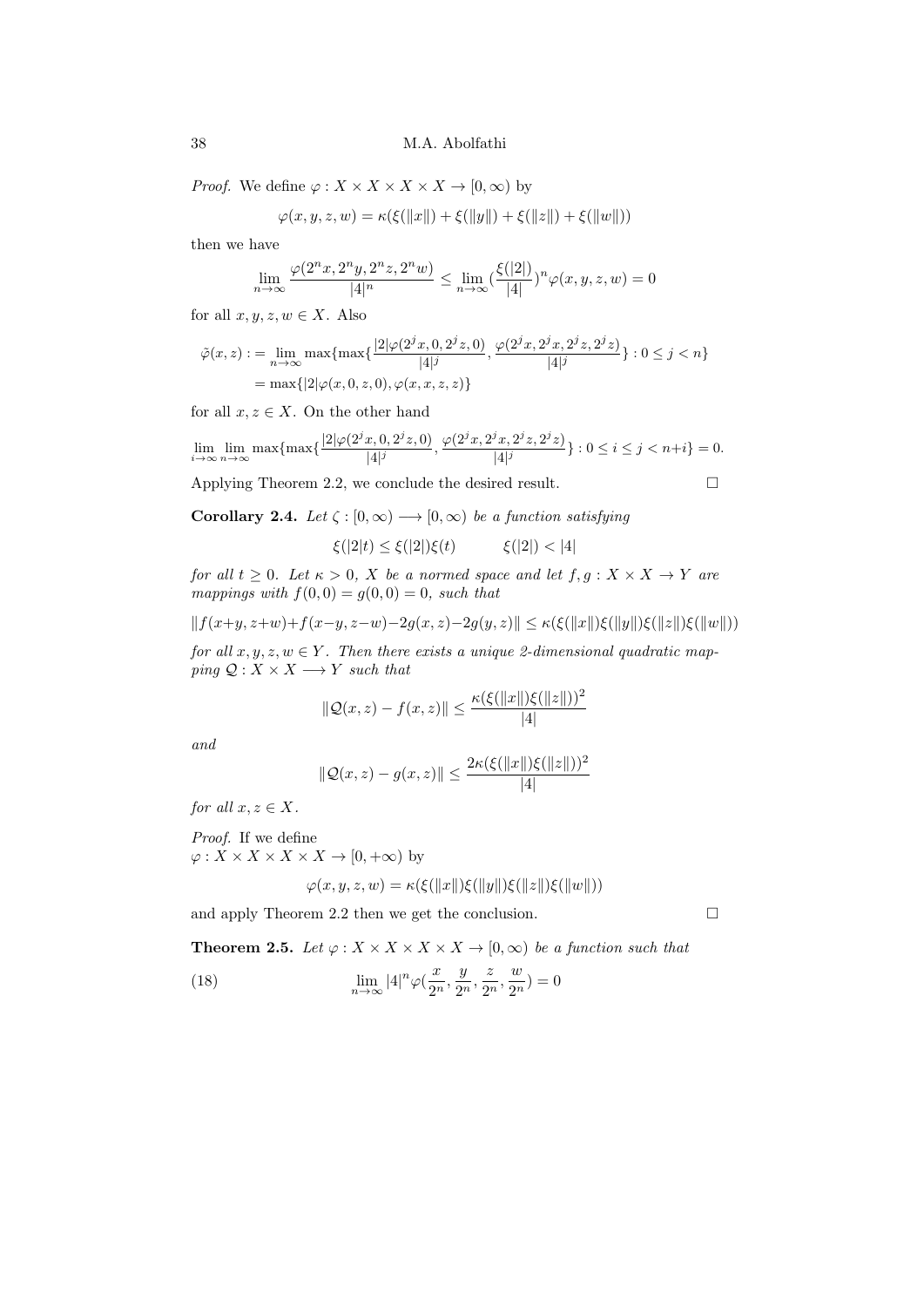for all  $x, y, z, w \in X$  and let for each  $x, z \in X$  the limit

$$
(19) \quad \tilde{\varphi}(x, z) := \lim_{n \to \infty} \max\{\max\{|2||4|^{j+1}\varphi(\frac{x}{2^{j+1}}, 0, \frac{x}{2^{j+1}}, 0),\tag{4}{j+1}\} : 0 \le j < n\}
$$

exist. Suppose that  $f, g: X \times X \rightarrow Y$  are mappings satisfying  $f(0, 0) = g(0, 0) = 0$  and

(20) 
$$
|| f(x + y, z + w) + f(x - y, z - w) - 2g(x, z) - 2g(y, w)|| \le \varphi(x, y, z, w)
$$

for all  $x, y, z, w \in X$ . Then there exists a unique 2-dimensional quadratic mapping  $Q: X \times X \rightarrow Y$  such that

<span id="page-8-0"></span>(21) 
$$
\|\mathcal{Q}(x,z) - f(x,z)\| \leq \frac{1}{|4|}\tilde{\varphi}(x,z)
$$

and

<span id="page-8-1"></span>(22) 
$$
\|\mathcal{Q}(x,z) - g(x,z)\| \le \max\{\frac{1}{|4|}\tilde{\varphi}(x,z), \frac{1}{|2|}\varphi(x,0,z,0)\}
$$

for all  $x, z \in X$ . Moreover, if

(23)

$$
\lim_{i \to \infty} \lim_{n \to \infty} \max\{\max\{|2||4|^{j+1}\varphi(\frac{x}{2^{j+1}}, 0, \frac{x}{2^{j+1}}, 0),\right.\\\|4|^{j+1}\varphi(\frac{x}{2^{j+1}}, \frac{y}{2^{j+1}}, \frac{z}{2^{j+1}}, \frac{w}{2^{j+1}})\}: 0 \le i \le j < n+i\} = 0
$$

then  $Q$  is the unique 2-dimensional quadratic mapping satisfying [\(21\)](#page-8-0) and [\(22\)](#page-8-1).

*Proof.* Replacing x and z by  $\frac{x}{2}$  and  $\frac{y}{2}$  respectively in [\(13\)](#page-4-3) and multiplying both sides in 4 we get

<span id="page-8-2"></span>(24) 
$$
\|f(x,z) - 4f(\frac{x}{2},\frac{z}{2})\| \le \max\{|2|\varphi(\frac{x}{2},0,\frac{z}{2},0),\varphi(\frac{x}{2},\frac{y}{2},\frac{z}{2},\frac{z}{2})\}
$$

for all  $x, y, z, w \in X$ . Replacing x and z by  $\frac{x}{2^{n-1}}$  and  $\frac{z}{2^{n-1}}$  in [\(24\)](#page-8-2) respectively and multiplying both sides by  $4^{n-1}$ , we get

<span id="page-8-3"></span>
$$
(25) \quad \|4^n f\left(\frac{x}{2^n}, \frac{z}{2^n}\right) - 4^{n-1} f\left(\frac{x}{2^{n-1}}, \frac{z}{2^{n-1}}\right)\|
$$
  

$$
\leq \frac{1}{|4|} \max\{|2||4|^n \varphi\left(\frac{x}{2^n}, 0, \frac{z}{2^n}, 0\right), |4|^n \varphi\left(\frac{x}{2^n}, \frac{y}{2^n}, \frac{z}{2^n}, \frac{w}{2^n}\right)\}
$$

Therefore by [\(16\)](#page-5-2) and [\(25\)](#page-8-3) the sequence  $\{4^n f(\frac{x}{2^n}, \frac{z}{2^n})\}$  is a Cauchy sequence in Y. Since Y is complete, the sequence  $\{4^n f(\frac{x}{2^n}, \frac{z}{2^n})\}$  is convergent for all  $x, z \in X$ . Set

$$
\mathcal{Q}(x,z) = \lim_{n \to \infty} 4^n f(\frac{x}{2^n}, \frac{z}{2^n}).
$$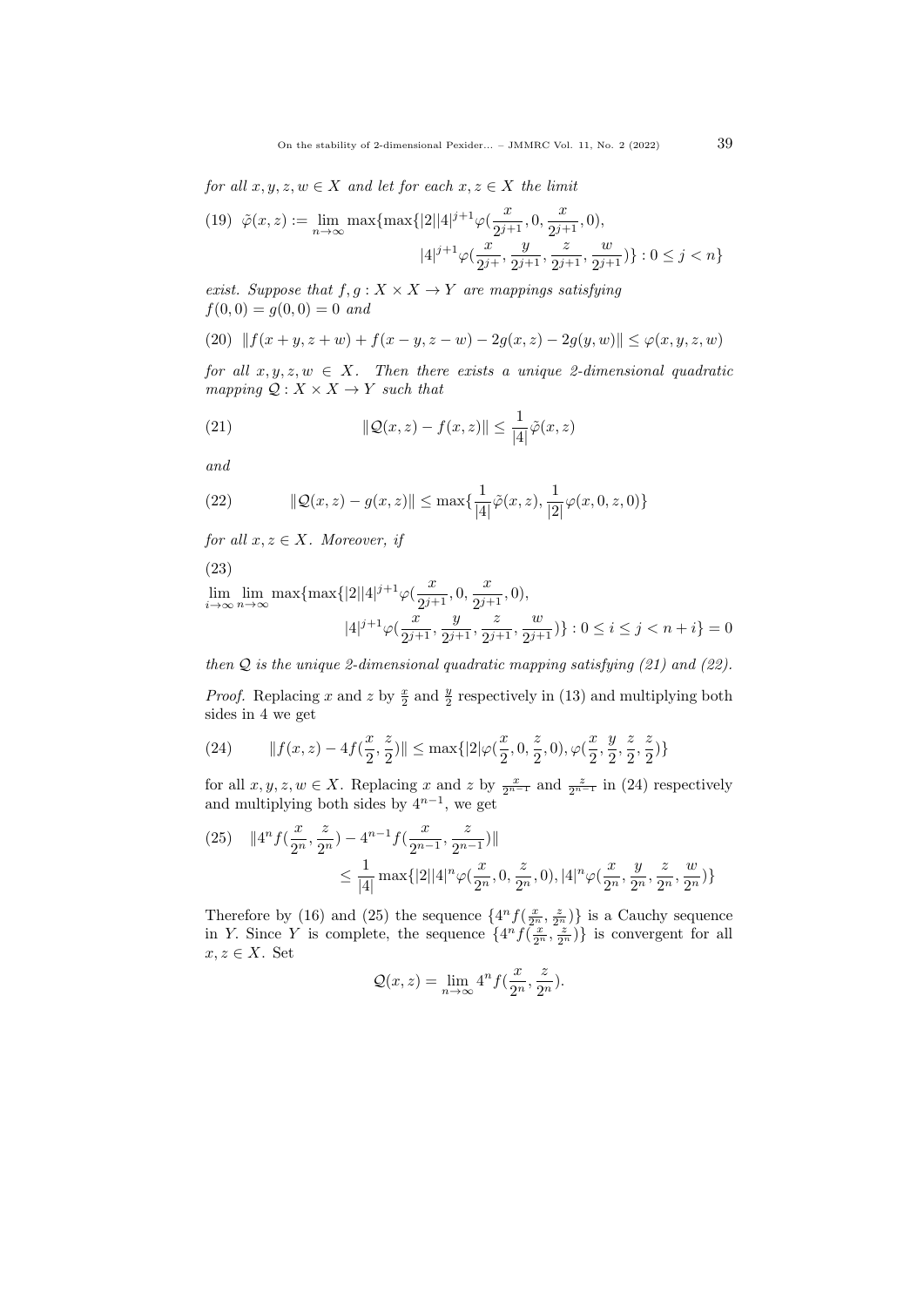By induction we have

<span id="page-9-0"></span>(26)

$$
||4^n f(\frac{x}{2^n}, \frac{z}{2^n}) - f(x, z)||
$$
  
\n
$$
\leq \frac{1}{|4|} \max\{\max\{|2||4|^{j+1}\varphi(\frac{x}{2^{j+1}}, 0, \frac{x}{2^{j+1}}, 0),\
$$
  
\n
$$
|4|^{j+1}\varphi(\frac{x}{2^{j+1}}, \frac{x}{2^{j+1}}, \frac{x}{2^{j+1}}, \frac{x}{2^{j+1}})\} : 0 \leq j < n\}
$$

for all  $x, z \in X$ . For  $n = 1$  we get [\(24\)](#page-8-2), obviously. Now, if [\(26\)](#page-9-0) holds for every  $0 \leq j < n-1$ , we have (27)

$$
||4^{n} f(\frac{x}{2^{n}}, \frac{z}{2^{n}}) - f(x, z)||
$$
  
\n
$$
\leq \max\{||4^{n} f(\frac{x}{2^{n}}, \frac{z}{2^{n}}) - 4^{n-1} f(\frac{x}{2^{n-1}}, \frac{z}{2^{n-1}})||, ||4^{n-1} f(\frac{x}{2^{n-1}}, \frac{z}{2^{n-1}}) - f(x, z)||\}
$$
  
\n
$$
\leq \frac{1}{|4|} \max\{\max\{|2||4|^{n}\varphi(\frac{x}{2^{n}}, 0, \frac{z}{2^{n}}, 0), |4|^{n}\varphi(\frac{x}{2^{n}}, \frac{y}{2^{n}}, \frac{z}{2^{n}}, \frac{w}{2^{n}})\},\
$$
  
\n
$$
\frac{1}{|4|} \max\{\max\{|2||4|^{j+1}\varphi(\frac{x}{2^{j+1}}, 0, \frac{x}{2^{j+1}}, 0),\
$$
  
\n
$$
|4|^{j+1}\varphi(\frac{x}{2^{j+1}}, \frac{y}{2^{j+1}}, \frac{z}{2^{j+1}}, \frac{w}{2^{j+1}})\}: 0 \leq j < n - 1\}
$$
  
\n
$$
\leq \frac{1}{|4|} \max\{\max\{|2||4|^{j+1}\varphi(\frac{x}{2^{j+1}}, 0, \frac{x}{2^{j+1}}, 0),\}
$$
  
\n
$$
|4|^{j+1}\varphi(\frac{x}{2^{j+1}}, \frac{y}{2^{j+1}}, \frac{z}{2^{j+1}}, \frac{w}{2^{j+1}})\}: 0 \leq j < n\} \}.
$$

The rest of the proof is similar to the proof of Theorem 2.2.  $\Box$ 

Corollary 2.6. Let  $\zeta : [0, \infty) \longrightarrow [0, \infty)$  be a function satisfying

$$
\xi(\frac{1}{|2|}t)\leq \xi(\frac{1}{|2|})\xi(t),~~\xi(\frac{1}{|2|})<\frac{1}{|4|}
$$

for all  $t \geq 0$ . Let  $\kappa > 0$ , X be a normed space and let  $f, g: X \times X \rightarrow Y$  are mappings with  $f(0, 0) = g(0, 0) = 0$ , such that

$$
|| f(x + y, z + w) + f(x - y, z - w) - 2g(x, z) - 2g(y, z)||
$$
  
\n
$$
\leq \kappa(\xi(||x||) + \xi(||y||) + \xi(||z||) + \xi(||w||))
$$

for all  $x, y, z, w \in X$ . Then there exists a unique 2-dimensional quadratic mapping  $\mathcal{Q}: X \times X \longrightarrow Y$  such that

$$
\|\mathcal{Q}(x,z) - f(x,z)\| \le \frac{2\kappa(\xi(\|x\|) + \xi(\|z\|))}{|4|}
$$

and

$$
\|\mathcal{Q}(x,z) - g(x,z)\| \le \max\{\frac{2\kappa(\xi(\|x\| + \xi(\|z\|)))}{|4|}, \frac{\kappa(\xi(\|x\| + \xi(\|z\|)))}{|2|}\}
$$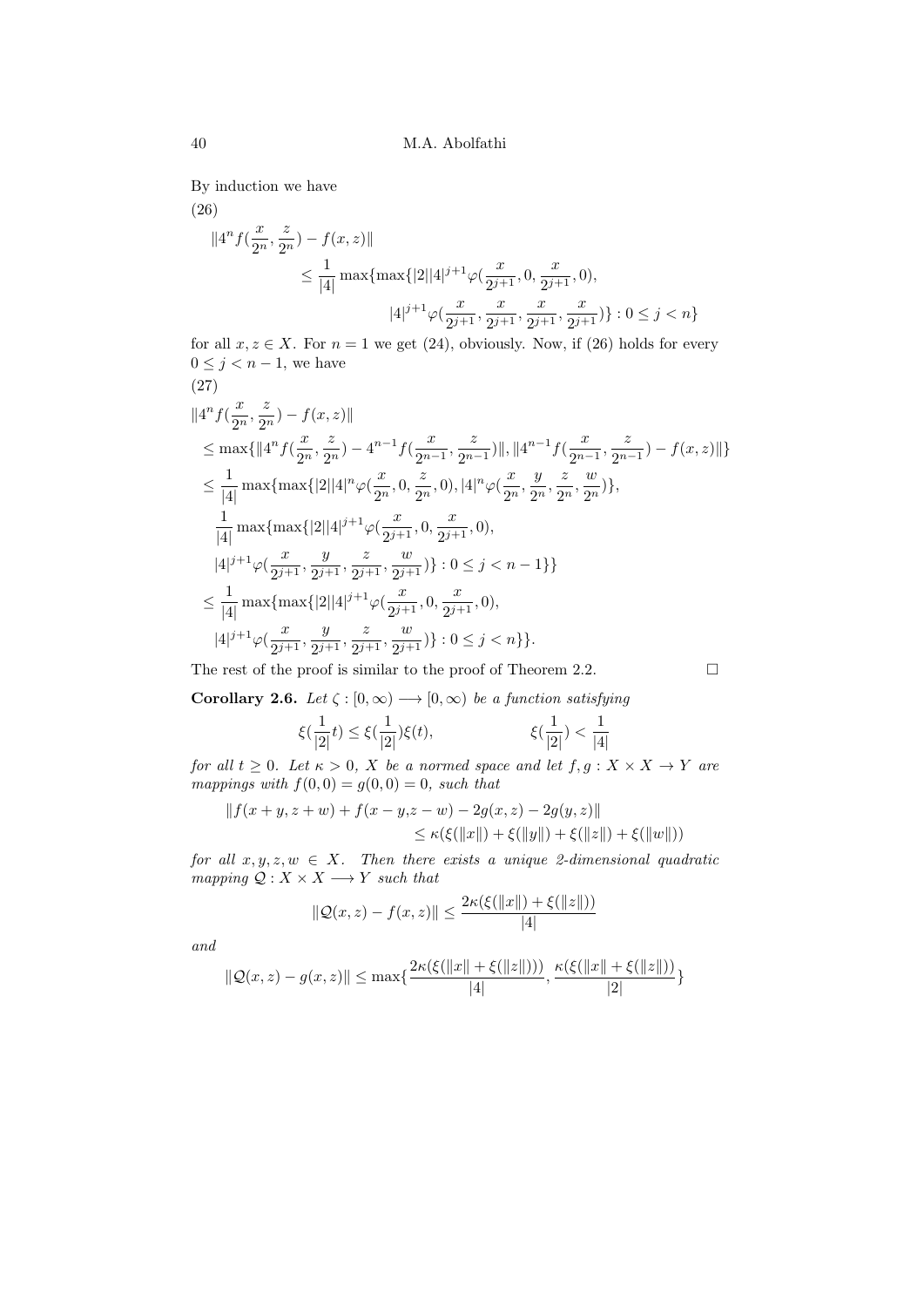for all  $x, z \in X$ .

*Proof.* We define  $\varphi: X \times X \times X \times X \to [0, \infty)$  by

$$
\varphi(x, y, z, w) = \kappa(\xi(||x||) + \xi(||y||) + \xi(||z||) + \xi(||w||))
$$

then

$$
\lim_{n \to \infty} |4|^n \varphi(\frac{x}{2^n}, \frac{y}{2^n}, \frac{z}{2^n}, \frac{w}{2^n}) \le \lim_{n \to \infty} (\xi \frac{1}{|2|} |4|)^n \varphi(x, y, z, w) = 0
$$

for all  $x, y, z, w \in X$ . Also

$$
\tilde{\varphi}(x, z) := \lim_{n \to \infty} \max \{ \max \{ |2||4|^{j+1} \varphi(\frac{x}{2^{j+1}}, 0, \frac{x}{2^{j+1}}, 0), \newline |4|^{j+1} \varphi(\frac{x}{2^{j+1}}, \frac{y}{2^{j+1}}, \frac{z}{2^{j+1}}, \frac{w}{2^{j+1}}) \} : 0 \le j < n \}
$$
\n
$$
= \max \{ |6| \varphi(\frac{x}{2}, 0, \frac{z}{2}, 0), |4| \varphi(\frac{x}{2}, \frac{x}{2}, \frac{z}{2}, \frac{z}{2}) \}
$$

for all  $x, z \in X$ . On the other hand

$$
\lim_{i \to \infty} \lim_{n \to \infty} \max\{\max\{|2||4|^{j+1}\varphi(\frac{x}{2^{j+1}}, 0, \frac{x}{2^{j+1}}, 0),\right.\\
|4|^{j+1}\varphi(\frac{x}{2^{j+1}}, \frac{y}{2^{j+1}}, \frac{z}{2^{j+1}}, \frac{w}{2^{j+1}})\}: 0 \le i \le j < n+i\} = 0,
$$

applying Theorem 2.5, we conclude the desired result.

$$
\Box
$$

### 3. Conclusion

In the real world, the approximation theory have very applications. In this work, stability for functional equations in non-Archimedean spaces has been studied by using 2-dimensional Pexider quadratic functional equation. We showed that there is an approximate solution for this functional equation in non-Archimedean spaces.

## 4. Aknowledgement

I would like to thank the reviewers for their thoughtful comments and efforts towards improving our manuscript.

## References

- <span id="page-10-3"></span>[1] M. R. Abdollahpour and M. Th. Rassias, *Hyers-Ulam stability of hypergeometric dif*ferential equation, Aequationes Mathematicae, 93 (4) (2019), 691—698.
- <span id="page-10-4"></span>[2] M. A. Abolfathi, A. Ebadian and R. Aghalary, Stability of mixed additive-quadratic Jensen type functional equation in non-Archimedean  $\ell$ -fuzzy normed spaces, Ann. Univ. Ferrara Sez. VII Sci. Mat., 60 (2) (2014), 307—319.
- <span id="page-10-1"></span>[3] T. Aoki, On the stability of the linear transformation in Banach spaces, J. Math. Soc. Japan, 2 (1950), 245–251.
- <span id="page-10-2"></span>[4] J. Aczel and J. Dhombres, Functional Equations in Several Variables, Cambridge University Press, Vol.31, 1989.
- <span id="page-10-0"></span>[5] D. G. Bourgin, Classes of transformations and bordering transformations, Bull. Amer. Soc., 57 (1951), 223–237.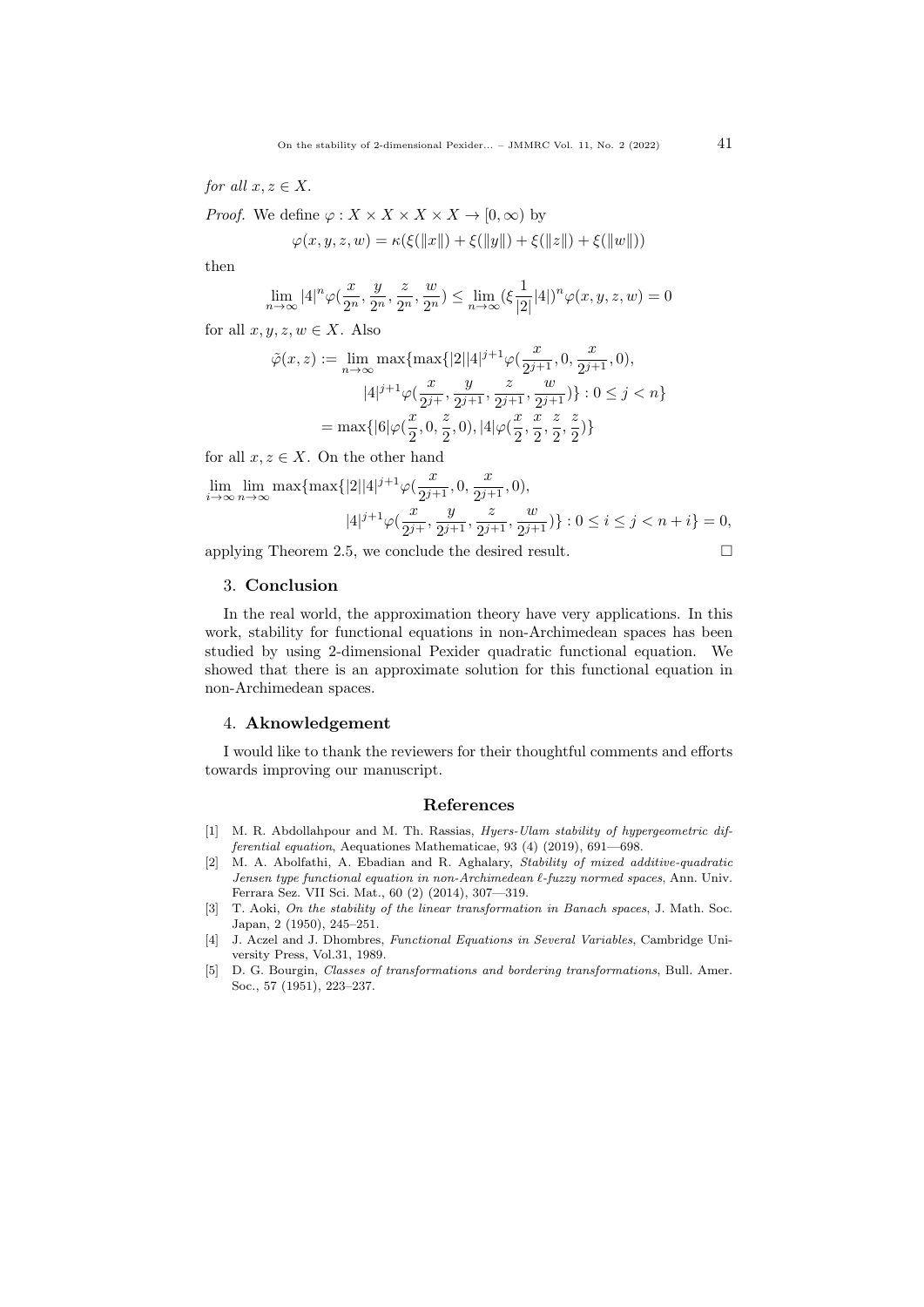## 42 M.A. Abolfathi

- <span id="page-11-15"></span>[6] N. Brillouet-Belluot, J. Brzdek, and K. Cieplinski, On some recent developments in Ulam's type stability, Abstract and Applied Analysis, vol. 2012, Article ID 716936, 41 pages, 2012.
- <span id="page-11-16"></span>[7] J. Brzdek and K. Cieplinski, A fixed point theorem and the Hyers-Ulam stability in non-Archimedean spaces, Journal of Mathematical Analysis and Applications, 400 (1) (2013), 68–75.
- <span id="page-11-23"></span>[8] P. W. Cholewa, Remarks on the stability of functional equations, Aequ. Math., 27 (1984), 76–86.
- <span id="page-11-17"></span>[9] K. Cieplinski and T. Z. Xu, Approximate multi-Jensen and multi-quadratic mappings in 2-Banach spaces, Carpathian Journal of Mathematics, 29 (2013), 159–166.
- <span id="page-11-10"></span>[10] S. Czerwik, Functional Equations and Inequalities in Several Variables, World Scientific, 2002.
- <span id="page-11-7"></span>[10] Z. Gajda, On the stability of additive mappings, Internat. J. Math. Math. Sci., 14 (1991), 431–434.
- <span id="page-11-9"></span>[11] P. Gǎvruta, A generalization of the Hyers-Ulam-Rassias stability of the approximately additive mappings, J. Math. Anal. Appl., 184 (1994), 431–436.
- <span id="page-11-1"></span>[12] F. Q. Gouvea, p-Adic Numbers. An Introduction, Universitext, Springer-Verlag, Berlin, 1997.
- <span id="page-11-0"></span>[13] K. Hensel, Über eine neue Begundung der Theorie der algebraischen Zahlen. Jahres, Deutschen Mathematiker-Vereinigung, 6 (1897), 83–88.
- <span id="page-11-5"></span>[14] D. H. Hyers, On the stability of the linear functional equation, Proc. Nat. Acad. Sci. U.S.A., 27 (1941), 222–224.
- <span id="page-11-18"></span>[15] D. H. Hyers, G. Isac and Th. M. Rssias, Stability of Functional Equation in Several Variables, Birkhäuser, Basel, 1998.
- <span id="page-11-19"></span>[16] G. Isac, Th. M. Rassias, Stability of ψ-additive mappings: applications to nonlinear analysis, Internat. J. Math. Math. Sci., 19 (1996), 219–228.
- <span id="page-11-11"></span>[17] S. M. Jung, Hyers-Ulam-Rassias Stability of functional Equation in Nonlinear Analysis, Springer, 2011.
- <span id="page-11-20"></span>[18] PI Kannappan, Functional Equations and Inequalitites With Applications, Springer, 2009.
- <span id="page-11-12"></span>[19] Y. Lee, S. M. Jung and M. Th. Rassias, On an n-dimnsional mixed type additive and quadratic functional equation, Appl. Math. Comput., 228 (2014), 13–16.
- <span id="page-11-24"></span>[20] W. G. Park and J. H. Bae , On a bi-quadratic functional equation and its stability, Nonlinear Anal., 62 (2005), 643–654.
- <span id="page-11-21"></span>[21] C. Park and M. Th. Rassias, Additive functional equations and partial multipliers in C\*-algebras, Rev. R. Acad. Cienc. Exactas, Serie A. Matem´aticas, 113 (3) (2019), 2261– 2275.
- <span id="page-11-6"></span>[22] Th. M. Rassias, On the stability of the linear mapping in Banach spaces, Proc. Amer. Math. Soc., 72 (1978), 297–300.
- <span id="page-11-22"></span>[23] Th. M. Rassias, On the stability of functional equations and a problem of Ulam, Acta Appl. Math., 62 (1) (2000), 23–130.
- <span id="page-11-13"></span>[24] Th. M. Rassias, Functional quations and Inequalities, Kluwer Academic Publishers, 2000.
- <span id="page-11-2"></span>[25] A. M. Robert, A Course in p-Adic Analysis, Grad. Texts in Math., vol. 198, Springer-Verlag, New York, 2000.
- <span id="page-11-14"></span>[26] P. K. Sahoo and P. Kannappan, Introduction to Functional Equations, CRC Press, 2011.
- <span id="page-11-3"></span>[27] N. Shilkret, Non-Archimedian Banach algebras, Ph. D. thesis, Polytechnic University, 1968.
- <span id="page-11-8"></span>[28] T. Trif, On the stability of a functional equation deriving from an inequality of Popoviciu for convex functions, J. Math. Anal. Appl., 272 (2) (2002), 604–616.
- <span id="page-11-4"></span>[29] S. M. Ulam, Problem in Modern Mathematics, Chapter VI, Science Editions, Wiley, New York, 1964.